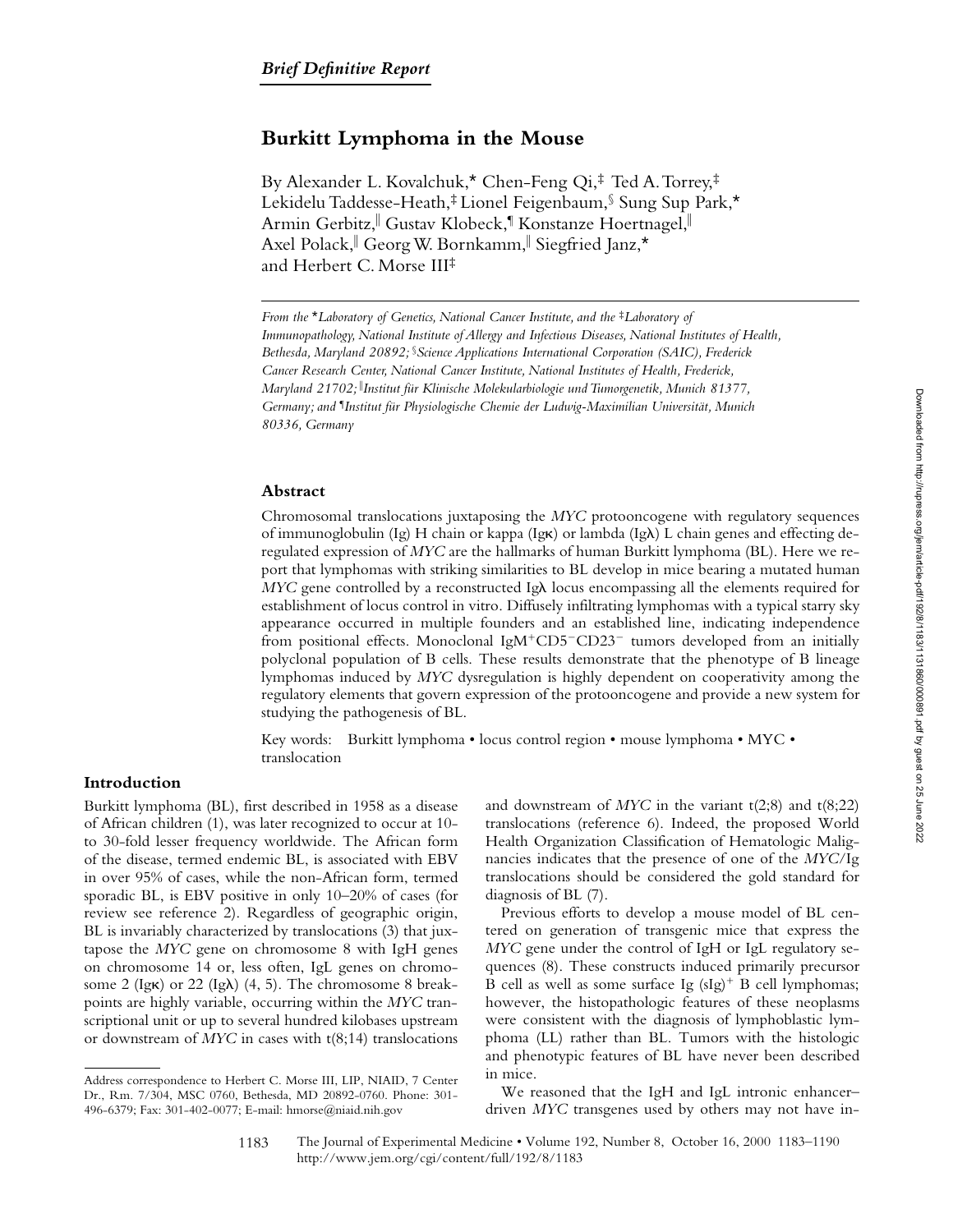duced BL because they did not fully reflect the mode of *MYC* activation observed in the context of BL-derived chromosomal translocations. We therefore attempted to reconstruct BL translocation breakpoints and designed assays that test for BL-specific *MYC* activation in vitro. To this end, we fused the *MYC* gene derived from a BLderivative chromosome to elements of the Ig $\kappa$  or Ig $\lambda$  loci. For the Ig $\lambda$  construct, we included a 12-kb genomic fragment including the Ig $\lambda$  enhancer and three additional sites defined by DNaseI hypersensitivity (9). The reconstructed loci were cloned onto EBV-derived episomal vectors and stably introduced into Raji cells (9, 10) and the conditionally EBV-immortalized lymphoblastoid cell line ER/EB (11). BL-specific *MYC* activation was defined using the following criteria: (a) the overall level of *MYC* expression relative to expression from the endogenous normal (ER/ EB cells) or the endogenous translocated allele (Raji cells); (b) the level of *MYC* expression relative to copy number; (c) promoter shift toward predominant usage of promoter P1 rather than P2, which is preferentially used in normal cells (10, 12); (d) absence of transcriptional elongation block (12, 13); (e) Epstein-Barr nuclear antigen (EBNA)2 and latent membrane protein (LMP)1-independent proliferation of conditionally EBV-immortalized ER/EB cells (11); and (f) shift in the phenotype and growth behavior of these cells to that of BL cells (11). According to these highly stringent criteria, we succeeded in reconstructing all essential features of  $MYC$  activation by the Ig $\kappa$  and Ig $\lambda$ loci in vitro. We hypothesized (9) that the elements we defined act in concert for *MYC* activation in a BL-specific fashion function as locus control regions (LCRs) (14) that play important roles in the physiologic regulation of IgL expression. In this paper, we addressed whether the described Ig $\lambda$ -MYC construct is able to recapitulate features of BL-specific *MYC* activation in transgenic mice.

#### **Materials and Methods**

*Generation of Transgenic Mice.* A translocated *MYC* gene from the human BL line IARC-BL60 with mutations in the  $5'$  sequences associated with promoter shift from P2 to P1 (12) was chosen for study. The gene was placed under the control of  $\lambda$ chain regulatory sequences as shown in Fig. 1 A. The plasmid inserts from clone BC233A ( $\lambda$ -MYC) (9) were purified for inoculation of C57BL/6N (B6) fertilized eggs. Founder mice were identified by Southern blotting using a human *MYC* probe. One l-MYC–transgenic founder was crossed with normal B6 mice to establish a line (B6- $\lambda$ -MYC) bearing the transgene. The line was maintained by serial crosses with normal B6 mice yielding transgene heterozygotes and normal mice in each litter. Transgenic mice were bred and maintained in a conventional colony.

*Studies of Mice.* At autopsy, selected tissues were fixed in formalin. Sections from paraffin blocks were examined for histopathologic features. Other samples were frozen for preparation of genomic DNA and Southern blot hybridization analyses of IgH organization. Single-cell suspensions of spleen and bone marrow (BM) were stained for FACS® analyses of cell surface Ag expression using a panel of reagents useful in distinguishing subsets of hematopoietic cells. Cells from lymphomas were also cultured to

develop in vitro cell lines. Established cell lines were studied for surface Ag by FACS® and for IgH organization by Southern hybridization. Western analysis of MYC protein expression was performed using a polyclonal Ab (c-Myc [A-14]-G: sc789-G; Santa Cruz Biotechnology, Inc.).

DNA from spleen and tumor cells was examined by Southern hybridization for the organization of IgH using a  $J_H$  probe, an ecotropic murine leukemia virus envelope–specific probe, or a human *MYC* exon 2 probe using standard conditions. RNA from these samples was used to examine mouse and human *MYC* transcripts by RT-PCR. The same 5' primer was used for both reactions: 5'-CTG-CTG-GTG-GTG-GGC-GGT-GTC-TC-3'. The human MYC-specific 3' primer was 5'-CGA-GCG-GGC-GGC-CGG-CTA-3', and the mouse Myc-specific 3' primer was 5'-TGG-ATT-TCC-TTT-GGG-CGT-TGG-3'.

## **Results**

*Characteristics of Transgenic Mice.* Among seven founder mice carrying the  $\lambda$ -MYC transgene, six were killed when moribund with lymphoma between 24 and 36 d of age. One  $\lambda$ -MYC founder that lived 106 d before dying of lymphoma was bred to B6 mice. The progeny of the cross with B6 and members of an established B6 line died between days 38 and 216 (Fig. 1 B) with the same gross findings. In contrast to mouse follicular, splenic marginal zone, and most diffuse large cell lymphomas that seem to originate in spleen (15), these lymphomas appeared to originate in LNs as judged by mice presenting with advanced lymphadenopathy but minimal splenomegaly.

To determine whether the time course for appearance of the lymphomas was related to transgene copy number, DNA from tail biopsies of five  $\lambda$ -MYC founder mice was tested by Southern hybridization using a probe specific for human *MYC*. Intensities of hybridizing bands were compared with those generated by serially diluted transgene plasmid (data not shown). Two founders with 1 to 2 copies died at days 33 and 106, one with 3 copies died at day 33, and two with 5–10 copies died at days 29 and 37. Latency for lymphoma thus did not correlate with estimated transgene copy number. Because members of an established line were available for testing in only one instance, it is possible that copy number estimates made from tail DNA of founder animals could be misleading because of mosaicism.

Specificity of transgene expression was evaluated by RT-PCR using RNA from various tissues of normal transgenic mice and a mouse with disseminated lymphoma involving the spleen, liver, (Fig. 1 C) and thymus (data not shown) For mice without lymphoma, substantial levels of transcripts were seen in lymphoid tissues, while nonlymphoid tissues had undetectable or very low levels, possibly reflecting the presence of lymphocytes. High levels of transcripts were seen in all involved tissues of the mouse with lymphoma. In addition, FACS®-purified splenic T cells were negative and sorted B cells strongly positive for *MYC* expression (data not shown). This indicated that the transgene was expressed in a cell type–specific manner.

Expression of nuclear MYC protein in spleens of nonlymphomatous transgenic mice and their control litter-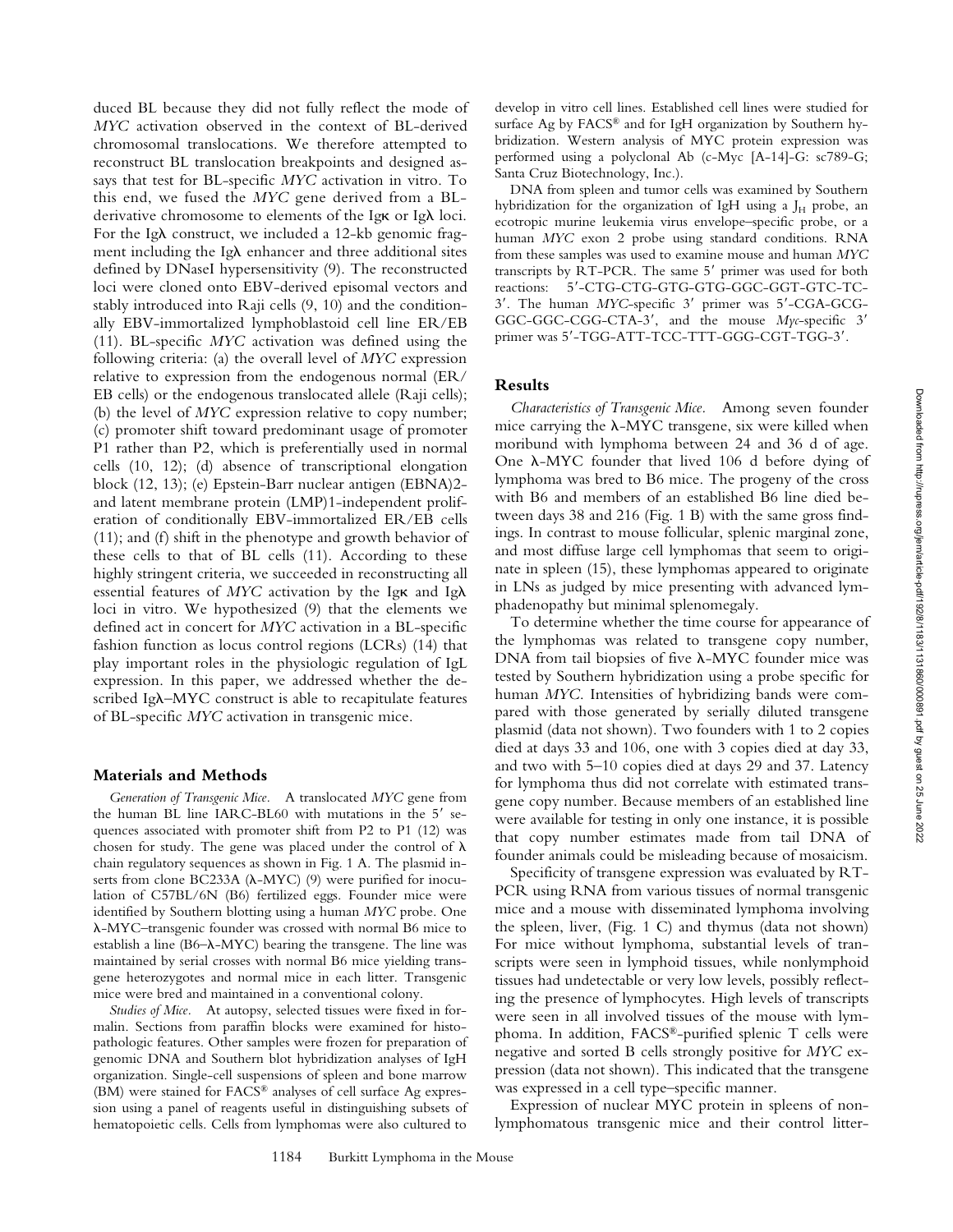

**Figure 1.** Characteristics of MYC-transgenic mice. (A) Construct used for the generation of l-*MYC*–transgenic mice. Horizontal arrows indicate the two *MYC* promoters, P1 and P2, located in the first noncoding exon (open rectangle), with the two coding exons shown by filled rectangles. Vertical arrows indicate the locations of the four previously defined (9) DNaseI-hypersensitive sites (HSS) in the IgA LCR. The methods used in generating the construct have been described elsewhere (9). (B) Mortality curve for 20  $\lambda$ -MYC–transgenic mice of the established strain. (C) RT-PCR analyses of mouse and human MYC and mouse GAPDH expression in tissues of  $\lambda$ -MYC-transgenic (TG<sup>+</sup>) and transgene-negative (TG<sup>-</sup>) littermates. BL, mouse Burkitt lymphoma; NL, normal; Hu 4937, human breast cancer cell line; ARS6 PCT, mouse PCT cell line; K, kidney; L, liver; S, spleen; B, brain; CL, cell line. (D) Western blot analyses of MYC expression. Nuclear proteins from the RJA BL cell line, spleens of six littermates segregating for the l-*MYC* transgene (three negative and three positive), the M1 and C1 cell lines, and a primary splenic l-MYC lymphoma, 36330, were blotted with polyclonal anti–human MYC Ab. The sizes of protein markers are indicated on the left.

mates, a primary transgenic lymphoma, and two cell lines established from lymphomas was compared in Western blots with expression in a Burkitt cell line (Fig. 1 D). Consistently low levels of protein were found only in spleens of transgenic mice, with about fivefold higher levels seen in the primary lymphoma and cultured cell lines. The marked differences in expression between the primary lymphoma and cell lines (essentially 100% B cells) and the spleen cells of young transgenic mice  $(\sim 40\%$  B cells) suggest there was significant upregulation of MYC expression as part of the transformation process.

*Histopathology and FACS® Analyses of Transgenic Mice.* The histologic characteristics of lymphoid tissues from  $\lambda$ -MYC transgene–positive mice (Fig. 2 A) and littermate controls (Fig. 2 B) were indistinguishable through 2–3 mo of age. FACS® analyses showed that the frequencies of B cells in transgenic spleens were  $\sim$ 70% that of control littermates but that the B cells from mice of both genotypes expressed comparable levels of IgM, IgD, MHC class II, CD23, CD19, and CD45R(B220) (data not shown). T cells were increased in frequency in transgenic spleens but exhibited

normal subset distributions and expression of cell surface Ag (data not shown).  $FACS^{\circledR}$  analyses of BM cells from young transgenic and control mice (Fig. 3) showed that the compositions of B cell differentiation stages A to F according to the Hardy classification (16) were generally comparable. The reduced frequencies of IgM<sup>+</sup>IgD<sup>-</sup> (fraction F) cells in transgenic BM suggests that the balance of processes mediating positive and negative selection of immature/ transitional cells (17, 18) may be affected by enhanced expression of MYC.

In older mice presenting with lymphadenopathy, however, the spleen and LNs were diffusely infiltrated with a highly aggressive lymphoma. Mitotic figures were numerous, and large numbers of metallophilic macrophages containing apoptotic bodies yielded a striking starry sky appearance (Fig. 2 C). The tissues were populated with a monomorphic population of round cells with moderately abundant, deeply blue cytoplasm. Nuclei were round with moderately clumped chromatin, contained one to five large argentophilic nucleoli, and were surrounded by a thick nuclear membrane without convolutions (Fig. 2 D). Infiltra-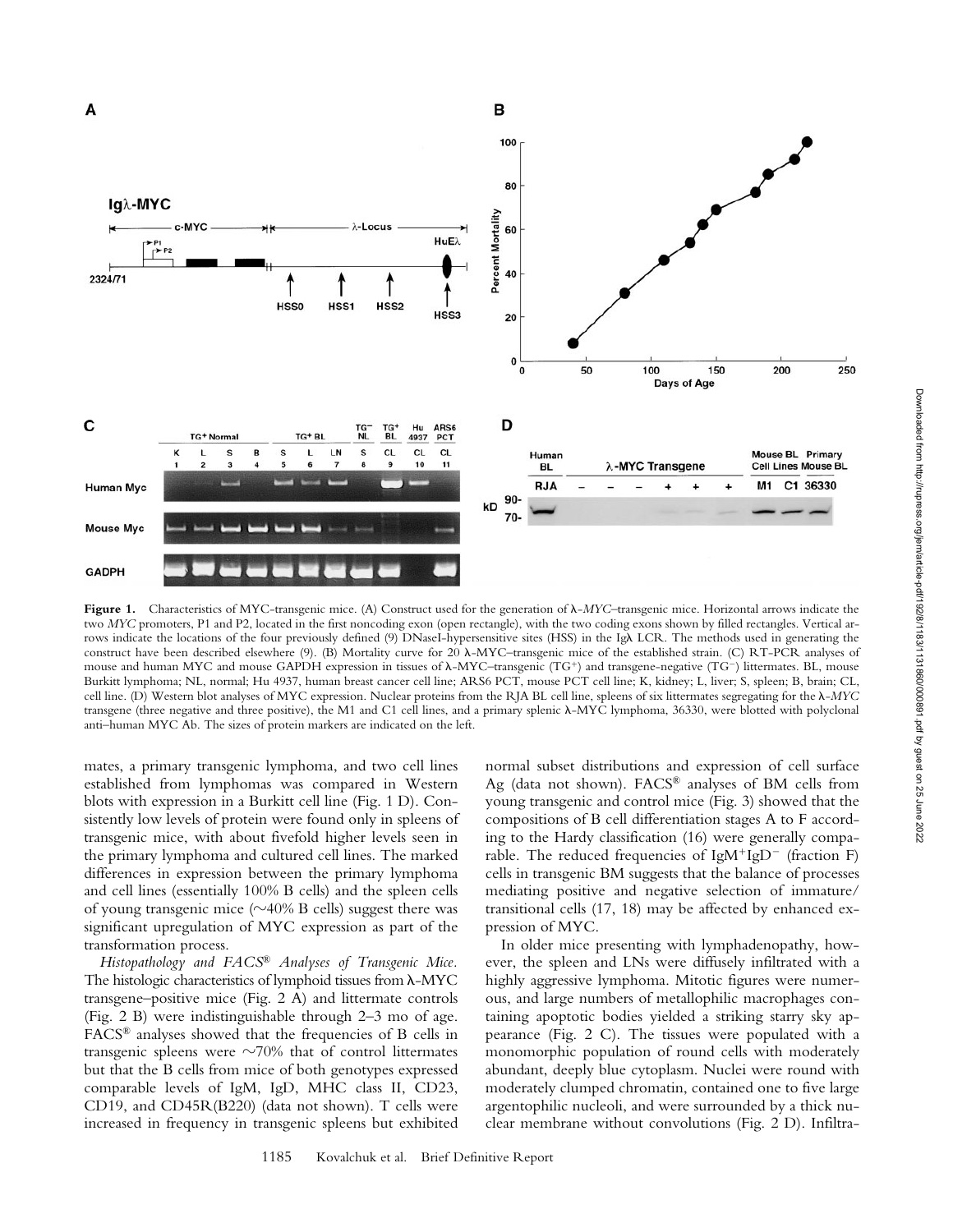

Figure 2. Histologic studies of  $\lambda$ -MYC–transgenic mice. Sections are from spleens of (A) a transgenic mouse, (B) a normal littermate control 7 wk of age, and (C and D) a primary lymphoma from a mouse 70 d of age. Hematoxylin and eosin  $\times$ 40 (A–C) or  $\times$ 100 (D).

tion of nonlymphoid tissues including liver, kidneys, lungs and, less often, thymi was often severe.

Other lymphomas that can present with lymphadenopathy in excess of splenomegaly and may exhibit a starry sky appearance have been termed lymphoblastic lymphomas (LLs) (15). LLs are known to be heterogeneous in lineage (T cell versus B cell) and stage of differentiation (precursor B cell versus sIg<sup>+</sup> B cell) but indistinguishable by morphologic and cytologic criteria. Comparisons of T cell LLs and B cell LLs with the lymphomas of  $\lambda$ -MYC mice showed the LLs to comprise smaller cells with a lower mitotic index and fewer macrophages containing apoptotic bodies (data not shown).

Studies of lymphomas from the transgenic mice showed that they were positive for IgM, Igk (not shown), CD45R(B220), CD19, and CD16/CD32 (Fig. 4) but were negative for CD5 (Fig. 4) and T cell markers CD90, CD4, and CD8 (data not shown). IgD was expressed at very low levels or not at all. Cell lines established in culture from tissues of a founder mouse (line C1) and nine backcross mice, including line M1, were typed more extensively. The lines expressed IgM, Igk, CD19, CD24, CD43, and CD45R(B220) but were negative for CD5, CD23, CD30,

CD38, CD80, CD86, and CD95 (data not shown). These phenotypes correspond closely to those characteristic of human BL.

*Characteristics of Ig Loci.* To evaluate clonality, DNA prepared from spleen cells of young  $\lambda$ -MYC–transgenic mice without tumors and tumors from several founder mice, and the two cell lines cultured from primary lymphomas were examined for organization of IgH by Southern hybridization (Fig. 5). The pattern for DNA from spleens of young mice was polyclonal, while DNA from founders exhibited one to three distinct nongermline bands that hybridized with a  $J_H$  probe, often in association with reduced intensity of the germline band. DNA from cell lines exhibited complete loss of 6.6-kb germline sequences and the presence of prominent nongermline bands (Fig. 5).

Human BL cells are almost universally  $slg^+$ , and the Ig variable region sequences of expressed genes are mutated, consistent with the suggestion that the transformed cells have passed through germinal centers (19). To determine whether the Ig genes of mouse BL were mutated, we determined the expressed IgH and Igk variable sequences of the M1 and C1 cell lines. The IgH V sequences of both lines had single base mutations resulting in amino acid sub-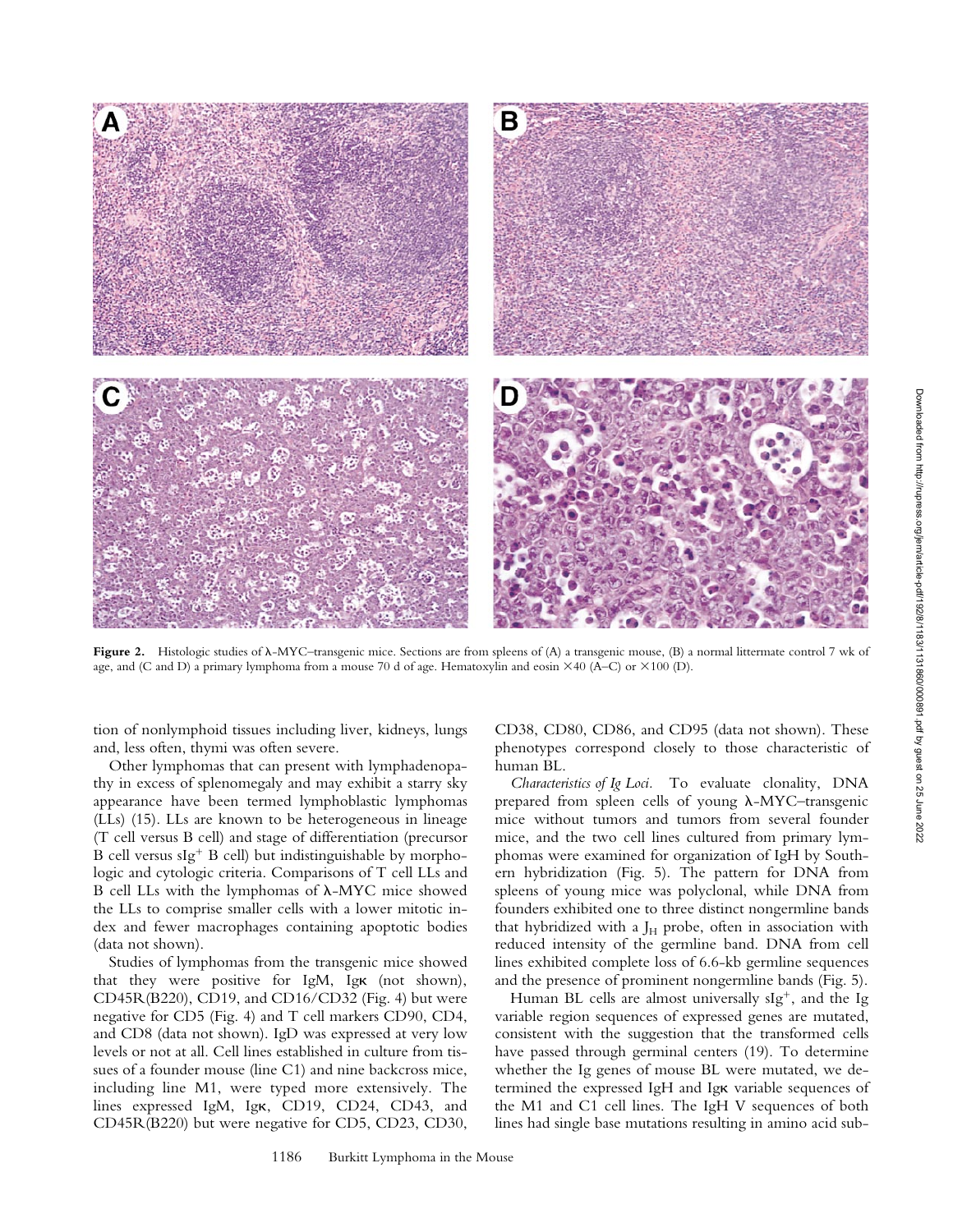

**Figure 3.** FACS® analyses of BM cells from (top panels) a  $\lambda$ -MYC transgene–negative (TG<sup>-</sup>) and (bottom panels) transgene–positive (TG<sup>+</sup>) littermate. Cells were stained with Ab to CD43, CD45R(B220), IgM, and IgD. Right panels represent examinations of cells in the D, E, F box in the corresponding panel on the left. The frequencies of cells in the boxed areas as a total of all BM cells is indicated on the left panels. The proportions of the total cells in D, E, F present in each individual fraction is given in the right panels.

stitutions outside the CDRs. The third CDR of the M1 Igk gene had a single silent change in CDR3, whereas the C1 sequences were germline (data not shown).

# **Discussion**

The results of this study demonstrate that mice transgenic for a mutated human *MYC* protooncogene driven by regulatory elements of the Ig $\lambda$  locus develop lymphomas

with striking similarities to human BL. Monoclonal tumors with the characteristic starry sky appearance of BL developed from an initially polyclonal population of B cells. LNs and spleens of tumor-bearing mice were populated by uniform populations of  $IgM+CD19+CD5-CD23$  cells, a phenotype similar to that of human BL.

The histopathologic appearance of the lymphomas was consistent for all founder mice and the progeny of the established line, demonstrating that the phenotype cannot be



1187 Kovalchuk et al. Brief Definitive Report

**Figure 4.** FACS® analyses of spleen cells from a primary lymphoma of a 75-d-old  $\lambda$ -MYCtransgenic mouse. Cells were stained with the indicated Ab, and the profiles were compared with those of unstained cells.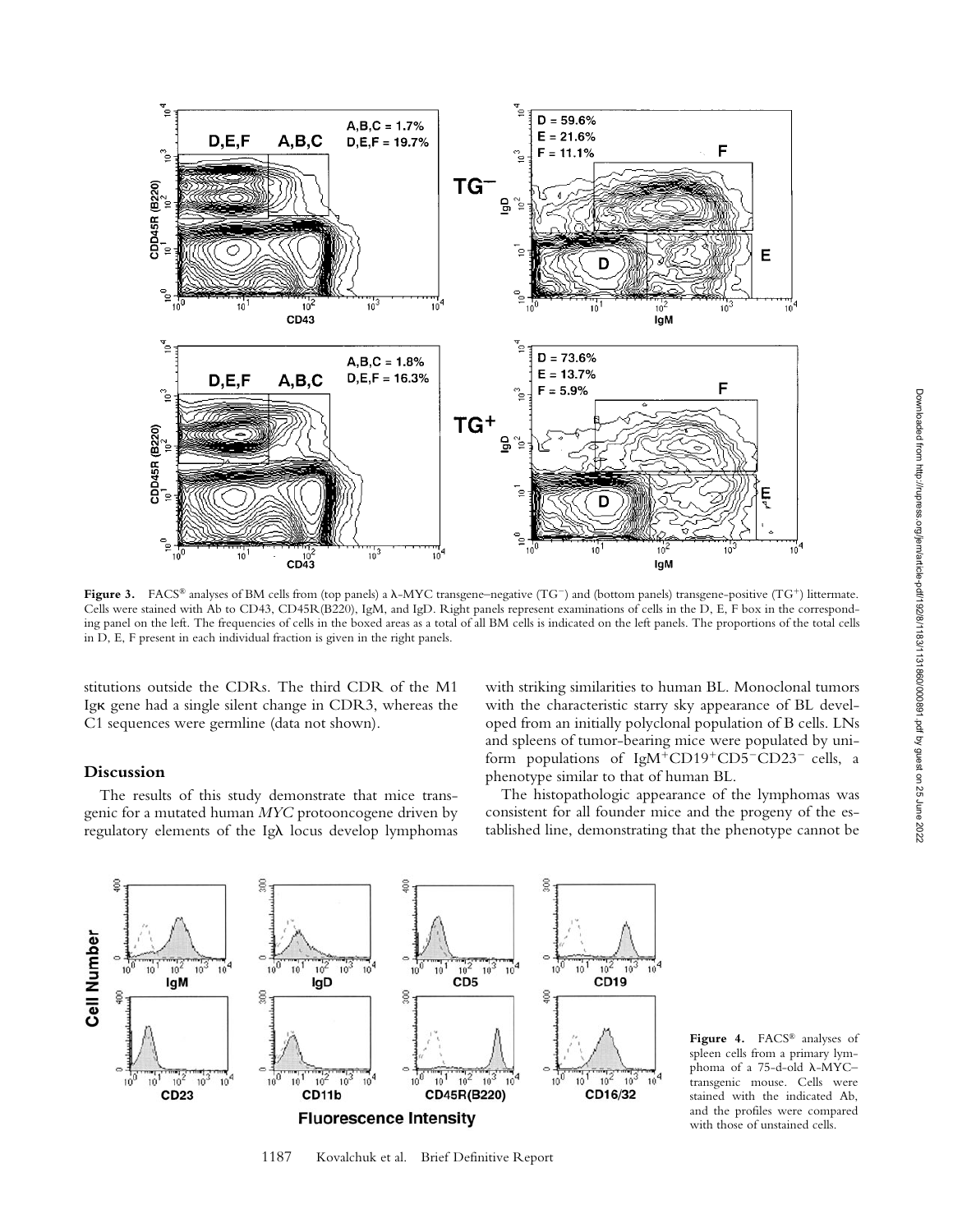

**Figure 5.** Southern blot analyses of H chain organization in  $\lambda$ -MYC– transgenic mice. DNA from spleen cells of a 6-wk-old transgenic mouse without a lymphoma (lane 1), two founder mice with primary lymphomas (lanes 2 and 3), and the M1 (lane 4) and C1 (lane 5) cell lines generated from a founder mouse and a mouse from the established transgenic line, respectively, was digested with EcoRI separated and hybridized with the J11 JH probe. Size markers are indicated on the left.

ascribed to specific insertional mutations by the transgenes. The time course of lymphoma development in most founder mice was remarkably homogenous, suggesting that position effects due to random integration of the transgene played a minor if any role in our experiments. Other studies showed that position effects due to random integration of transgenes may give rise to transgene silencing, complicating interpretation of these experiments (14). Positionindependent expression of a transgene is recognized as one of the hallmarks of locus control.

Copy number–dependent expression of linked transgenes, established in studies of  $\beta$  globin genes regulated by the homologous LCR, is felt to be a second characteristic of LCR regulation (14). Some studies, however, suggest that inclusion of this standard as an absolute requirement for demonstration of locus control may be unrealistically stringent, particularly if the reporters are genes not normally controlled by the LCR. For example, the  $\beta$  globlin LCR confers neither position-independent nor copy number–dependent expression on a *lacZ* transgene, even though both features hold if the same LCR is used to regulate a linked  $\beta$  globin gene (20). Parallel studies of the IgH 3' LCR showed that a linked  $\beta$  globin gene is expressed in a position- but not copy number–independent manner (21). Our studies of *MYC* regulation by the putative Igλ LCR also indicated a lack of copy number–dependent expression through the indirect readout of latency for lymphoma appearance. This "reporter phenotype" is much less direct than determining  $\beta$  galactosidase activity or b globin levels, because deregulated expression of *MYC* is not sufficient to induce transformation (8). We therefore tentatively conclude that establishment of locus control

suggested by in vitro studies using the  $\lambda$ -MYC construct also occurs in vivo.

Our results differ from those described for mice bearing a series of different *MYC* transgenes controlled by the intronic IgH and Ig $\kappa$  enhancers (8). Mice with  $E\mu$ -Myc transgenes developed lymphomas with near 100% incidence. All tumors had lymphoblastic morphology, and most were  $slg^-$  with IgL in germline configuration, features consistent with the diagnosis of precursor B cell LL; however, some tumors were noted to be  $slg<sup>+</sup>$ . The proportions of pre-B to B cell phenotypes induced by the *MYC* gene linked to an enhancer on a minigene construct may be affected by transgene copy number, with high numbers of tandem copies and high-level *MYC* expression favoring immature tumors. This view is supported by the observation that mice carrying single-copy human IgH/c-MYC YAC transgenes developed only IgM<sup>+</sup> lymphomas  $(22)$ ; histologic studies of these tumors were not reported.

Features of the latent period for lymphoma development differ markedly for the  $E\mu$ -Myc and  $\lambda$ -MYC–transgenic mice. The BM of  $E\mu$ -Myc mice 4–7 wk of age is dominated by large pre-B cells, and enlarged spleens were strikingly abnormal in containing  $\sim$ 25% pre-B cells (23). In contrast, the BMs of  $\lambda$ -MYC–transgenic mice of comparable age were barely distinguishable from those of littermate controls. The slight reductions in the frequency of transgenic BM B cells were reflected in slightly reduced B cell numbers in otherwise normal spleens.

The previously developed Myc transgenics and our new strain also have some features in common. Development of monoclonal disease from a polyclonal background of cells uniformly expressing *MYC* is characteristic of both Em- $Myc-$  and  $\lambda$ -MYC–transgenic mice and is consistent with the concept of a multistep process leading to the malignant transformation of normal cells. It is also in keeping with previous studies demonstrating that *Myc* translocations occur in preneoplastic B cells in nontransgenic mice prone to plasmacytoma (PCT) development after inoculation of pristane (24).

Development of pre-B cell lymphomas in Eµ-Myctransgenic mice and mature B cell lymphomas in  $\lambda$ -MYC mice might be related to the fact that the E<sub>M</sub> enhancer is active already in the pre-B cell stage, whereas the L chain enhancers used in the current studies become operative several days later in B cell differentiation. This seems unlikely, because human BL cases with IgH-related t(8;14) translocations are histologically and phenotypically indistinguishable from cases with variant IgL translocations, indicating that the overall activity imposed by the different Ig loci on the translocated *MYC* gene is very similar if not identical.

One possible explanation for this seeming paradox is that the  $3'$  Ig enhancers play a decisive role in the development of BL. This concept centers on the fact that the *MYC* gene is invariably located upstream from the  $3'$  enhancers of the Ig loci involved in the translocation. For the IgL loci, the activity of single Ig enhancers is weak in comparison to the combination of enhancers that drive Ig expression under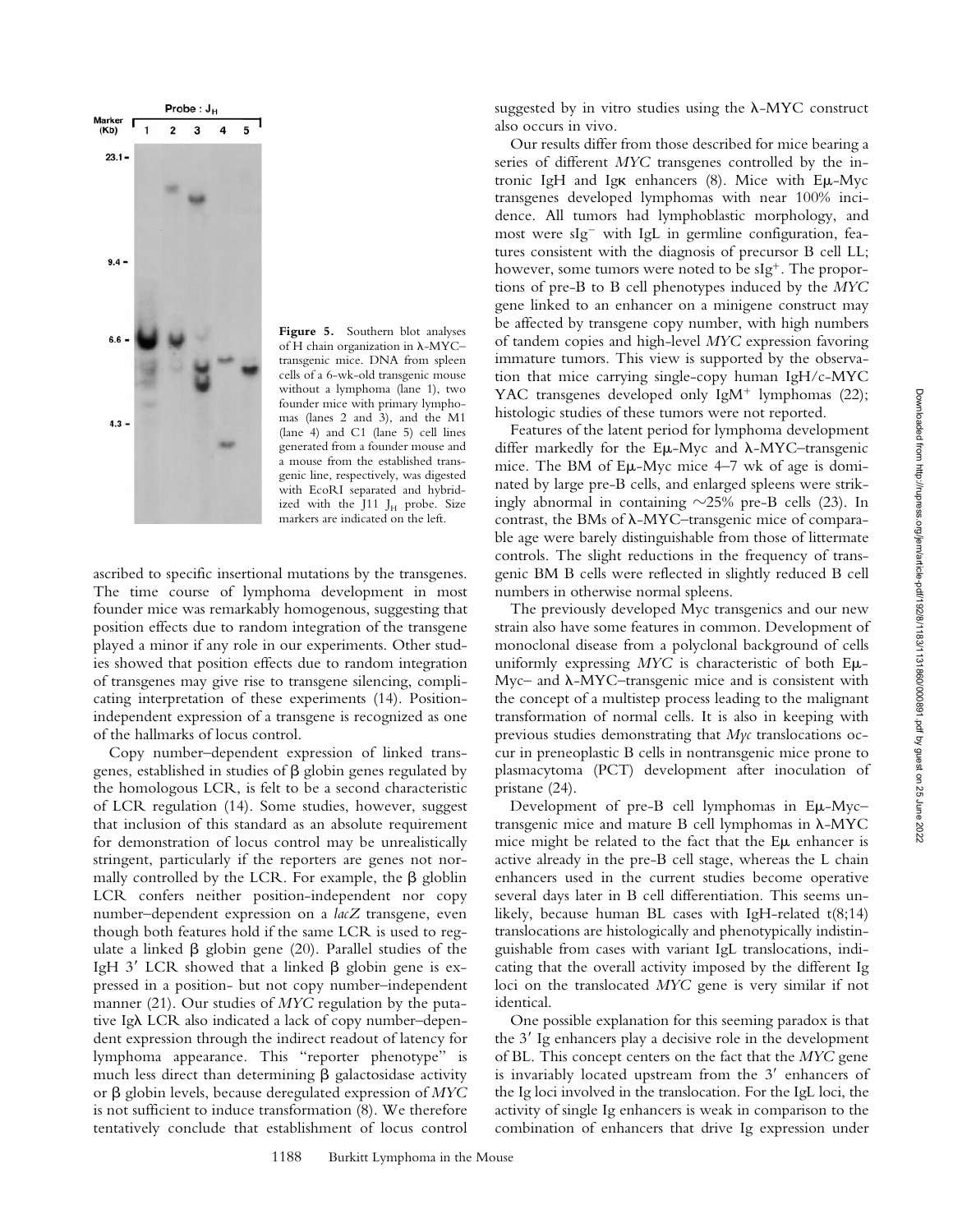physiologic conditions  $(9, 10)$ . While  $3'$  enhancers function constitutively to interact with  $5'$  enhancers, they are also responsive to physiologic stimuli, including cross-linking of the BCR (25) or ligation of CD40 (26) as well as activation by LPS plus CD40 (27). We therefore propose that B cell stimulation leading to activation of Ig  $3'$  enhancers results in enforced high-level MYC expression as a critical determinant of BL pathogenesis. A requirement for an intact BCR in this signaling matrix could explain why only mature lymphomas with functional Ig receptors are induced.

Expression of a functional BCR as an invariant feature of BL suggests antigenic stimulation as a possible component of pathogenesis. This concept is supported by findings that almost all IgH V region sequences from endemic, sporadic, and AIDS-associated BL cases were mutated to varying extents, ranging from a single point mutation up to 15% of IgH V and J region sequences (19). These data indicate that, for most cases, the cells of origin were Ag-experienced and had passed through germinal centers. The cell lines established from the transgenic mice had single base changes in the productive H chain and L chain alleles, none affecting structure of the CDRs.

Ig hypermutation after antigenic stimulation may be a consistent feature of human BL because it provides the means of accumulating mutations in the coding region of the translocated *MYC* gene, rendering the MYC protein less regulatable and more oncogenic (28). If so, we would predict that a wild-type *MYC* gene substituted for the mutant allele in our constructs would be less oncogenic. A second prediction from this model is that lymphomas would develop with longer latency in mice raised under specific pathogen-free conditions. Both of these issues are now being investigated.

Our finding that a reconstructed BL chromosomal breakpoint can recapitulate essential features of the disease in mice strongly supports the notion that there is a link between cytogenetic aberrations and the histopathologic and immunophenotypic presentation of a given tumor and that this link is conserved between mice and humans. Nonetheless, it is noteworthy that the same type of chromosomal translocations observed in human BL are hallmarks of PCT in mice (29). In PCT, the *Myc*/IgH breakpoints are usually located in the Ig $\alpha$  switch region, whereas in human BL, they occur most frequently in the Ig $\mu$  joining or switch region; however, BL cases with breakpoints in Iga have been reported, as have PCT mice with breakpoints in the Ig $\mu$ gene. Furthermore, there is no apparent difference in the molecular architecture of variant IgL translocations in BL versus PCT that might explain the different histopathologic presentations of these lymphomas.

The reason that apparently identical chromosomal translocations are associated with different hematologic malignancies such as BL and PCT is not understood. PCT develops in peritoneal granulomas induced by mineral oil and can be prevented by treatment with the antiinflammatory drug indomethacin (30). This suggests that the microenvironment in which a tumor arises impacts on the stage to which the malignant cell will differentiate. According to

this model, pristane treatment of our transgenic mice should give rise to PCT, presumably before the onset of BL. Attempts to address this question directly are in progress.

We thank Ms. W. Dubois for care of the mice, Dr. Larry Lantz and Mr. Calvin Eigsti for assistance in the bone marrow studies, Dr. J.W. Hartley for review of the manuscript, and Ms. B.R. Marshall for expert editorial assistance.

This work was supported in part by grants to A. Polack and G.W. Bornkamm from the Deutsche Forschungsgemeinschaft, Deutsche Krebshilfe, and Fonds der Chemischen Industrie.

*Submitted: 1 June 2000 Revised: 28 August 2000 Accepted: 31 August 2000*

# **References**

- 1. Burkitt, D.A. 1958. A sarcoma involving the jaws in African children. *Br. J. Surg.* 46:218–223.
- 2. Magrath, I.T., and K. Bhatia. 1997. Pathogenesis of small noncleaved cell lymphomas (Burkitt's lymphoma). *In* The Non-Hodgkin's Lymphomas. I. Magrath, editor. Oxford University Press, New York. 385–409.
- 3. Manolov, G., and Y. Manolov. 1972. Marker band in one chromosome 14 from Burkitt lymphomas. *Nature.* 237:33– 34.
- 4. Dalla-Favera, R., M. Bregni, J. Erikson, D. Patterson, R.C. Gallo, and C.M. Croce. 1982. Human c-myc onc gene is located on the region of chromosome 8 that is translocated in Burkitt lymphoma cells. *Proc. Natl. Acad. Sci. USA.* 79:7824– 7827.
- 5. Taub, R., I. Kirsch, C. Morton, G. Lenoir, D. Swan, S. Tronick, S. Aaronson, and P. Leder. 1982. Translocation of the c-myc gene into the immunoglobulin heavy chain locus in human Burkitt lymphoma and mouse plasmacytoma cells. *Proc. Natl. Acad. Sci. USA.* 79:7837–7841.
- 6. Zeidler, R., S. Joos, H.-J. Delecluse, G. Klobeck, M. Vuillaume, G.M. Lenoir, G.W. Bornkamm, and M. Lipp. 1994. Breakpoints of Burkitt's lymphoma t(8;22) translocations map within a distance of 300 kb downstream of MYC. *Genes Chromosomes Cancer.* 9:282–287.
- 7. Harris, N.L., E.S. Jaffe, J. Diebold, G. Flandrin, H.K. Muller-Hermelink, J. Vardiman, T.A. Lister, and C.D. Bloomfield. 1999. The World Health Organization classification of neoplastic diseases of the hematopoietic and lymphoid tissues: report of the Clinical Advisory Committee meeting, Airlie House, Virginia, November, 1997. *J. Clin. Oncol.* 17: 3835–3849.
- 8. Adams, J.M., A.W. Harris, C.A. Pinkert, L.M. Corcoran, W.S. Alexander, S. Cory, R.D. Palmiter, and R.L. Brinster. 1985. The c-*myc* oncogene driven by immunoglobulin enhancers induces lymphoid malignancy in transgenic mice. *Nature.* 318:533–538.
- 9. Gerbitz, A., J. Mautner, C. Geltinger, K. Hortnagel, B. Christoph, H. Asenbauer, G. Klobeck, A. Polack, and G.W. Bornkamm. 1999. Deregulation of the proto-oncogene c-myc through t(8;22) translocation in Burkitt's lymphoma. *Oncogene.* 18:1745–1753.
- 10. Hortnagel, K., J. Mautner, L.J. Strobl, D.A. Wolf, B. Christoph, C. Geltinger, and A. Polack. 1995. The role of immunoglobulin k elements in c-myc activation. *Oncogene.* 19: